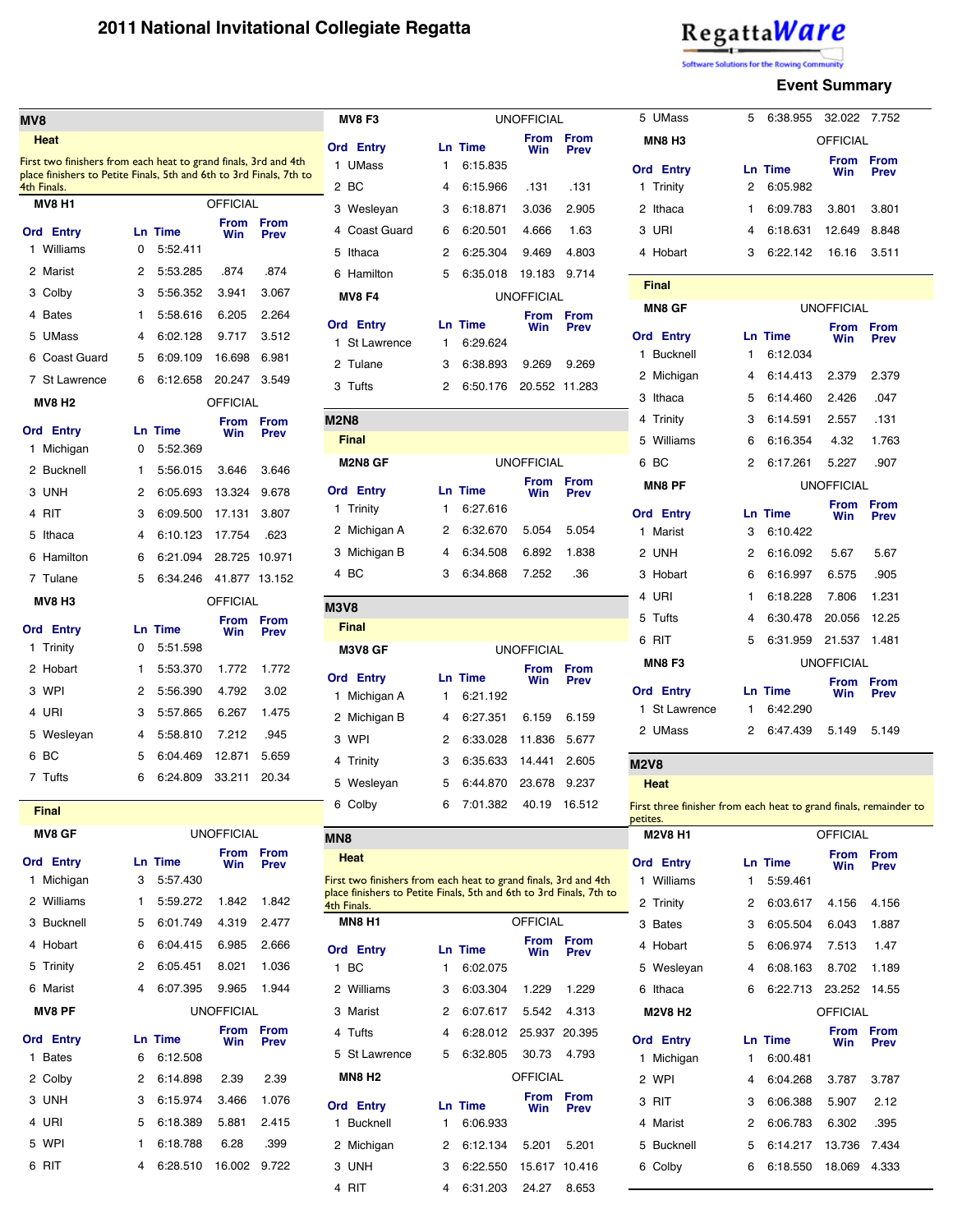# RegattaWare

are Solutions for the Rowing Com mity

2 St Lawrence 3 7:10.327 2.164 2.164

**WV8 F3**

**Ord Entry Ln Time**

1 Smith 1 7:08.163

## **Event Summary**

UNOFFICIAL **From Win**

**From Prev**

| <b>Final</b>         |                   |                |                    |                            |  |  |  |
|----------------------|-------------------|----------------|--------------------|----------------------------|--|--|--|
| <b>M2V8 GF</b>       | <b>UNOFFICIAL</b> |                |                    |                            |  |  |  |
| <b>Ord Entry</b>     |                   | <b>Ln Time</b> | From<br>Win        | <b>From</b><br><b>Prev</b> |  |  |  |
| 1 Williams           | 1                 | 6:06.461       |                    |                            |  |  |  |
| Michigan<br>2        | 2                 | 6:09.964       | 3.503              | 3.503                      |  |  |  |
| Trinity<br>3         | 3                 | 6:17.079       | 10.618             | 7.115                      |  |  |  |
| <b>Bates</b><br>4    | 5                 | 6:19.185       | 12.724             | 2.106                      |  |  |  |
| WPI<br>5             | 4                 | 6:23.035       | 16.574             | 3.85                       |  |  |  |
| <b>RIT</b><br>6      | 6                 | 6:24.359       | 17.898             | 1.324                      |  |  |  |
|                      |                   |                |                    |                            |  |  |  |
| <b>M2V8 PF</b>       |                   |                | <b>UNOFFICIAL</b>  |                            |  |  |  |
| <b>Ord Entry</b>     |                   | <b>Ln Time</b> | <b>From</b><br>Win | <b>From</b><br><b>Prev</b> |  |  |  |
| <b>Bucknell</b><br>1 | 3                 | 6:27.132       |                    |                            |  |  |  |
| Marist<br>2          | 2                 | 6:29.093       | 1.961              | 1.961                      |  |  |  |
| Hobart<br>з          | 1                 | 6:29.297       | 2.165              | .204                       |  |  |  |
| Colby<br>4           | 5                 | 6:30.073       | 2.941              | .776                       |  |  |  |
| Wesleyan<br>5        | 4                 | 6:32.614       | 5.482              | 2.541                      |  |  |  |
| Ithaca<br>6          | 6                 | 6:49.421       | 22.289             | 16.807                     |  |  |  |

**MO4**

**Heat**

First three finisher from each heat to grand finals, remainder to petites.

| <b>MO4 H1</b>    |              |                          | <b>OFFICIAL</b>    |                     |
|------------------|--------------|--------------------------|--------------------|---------------------|
| <b>Ord Entry</b> |              | <b>Ln Time</b>           | From From<br>Win   | <b>Prev</b>         |
| 1 Michigan       | $\mathbf{1}$ | 6:45.243                 |                    |                     |
| 2 UNH            |              | 2 7:00.738 15.495 15.495 |                    |                     |
| 3 Hamilton       |              | 4 7:02.492 17.249 1.754  |                    |                     |
| 4 Bucknell       |              | 3 7:27.389 42.146 24.897 |                    |                     |
| 5 Tulane         |              | 5 7:36.943 51.7 9.554    |                    |                     |
| <b>MO4 H2</b>    |              |                          | <b>OFFICIAL</b>    |                     |
| <b>Ord Entry</b> |              | <b>Ln Time</b>           | From<br>Win Prev   | <b>From</b>         |
| 1 BC             | 4            | 7:01.379                 |                    |                     |
| 2 UMass          | $\mathbf{1}$ | 7:06.489 5.11 5.11       |                    |                     |
| 3 URI            |              | 2 7:18.007 16.628 11.518 |                    |                     |
| 4 Tufts          |              | 3 7:33.805 32.426 15.798 |                    |                     |
| <b>Final</b>     |              |                          |                    |                     |
| <b>MO4 GF</b>    |              |                          | <b>UNOFFICIAL</b>  |                     |
| Ord Fntry        |              | In Time                  | From<br><b>Win</b> | <b>From</b><br>Drou |

|       | <b>Ord Entry</b>   |   | Ln Time           | From<br>Win       | From<br><b>Prev</b>        |  |
|-------|--------------------|---|-------------------|-------------------|----------------------------|--|
|       | 1 Michigan         | 1 | 6:59.787          |                   |                            |  |
|       | 2 UNH              | 3 | 7:07.071          | 7.284             | 7.284                      |  |
|       | 3 UMass            | 4 | 7:07.466 7.679    |                   | .395                       |  |
| 4 URI |                    |   | 5 7:08.761        | 8.974             | 1.295                      |  |
| 5 BC  |                    |   | 2 7:16.115 16.328 |                   | 7.354                      |  |
|       | 6 Hamilton         |   | 6 7:19.505 19.718 |                   | 3.39                       |  |
|       | MO <sub>4</sub> PF |   |                   | <b>UNOFFICIAL</b> |                            |  |
|       | <b>Ord Entry</b>   |   | <b>Ln Time</b>    | From<br>Win       | <b>From</b><br><b>Prev</b> |  |
|       | 1 Bucknell         |   | 2 7:21.407        |                   |                            |  |
|       | 2 Tulane           | 3 | 7:25.372 3.965    |                   | 3.965                      |  |
|       | 3 Tufts            | 1 | 7:31.843          | 10.436            | 6.471                      |  |

| Heat                                                                                                                                                  |                |                            |                   |                            |  |
|-------------------------------------------------------------------------------------------------------------------------------------------------------|----------------|----------------------------|-------------------|----------------------------|--|
| First two finishers from each heat to grand finals, 3rd and 4th<br>place finishers to Petite Finals, 5th and 6th to 3rd Finals, 7th to<br>4th Finals. |                |                            |                   |                            |  |
| <b>WV8 H1</b>                                                                                                                                         |                |                            | <b>OFFICIAL</b>   |                            |  |
| <b>Ord Entry</b>                                                                                                                                      |                | <b>Ln Time</b>             | From<br>Win       | From<br><b>Prev</b>        |  |
| 1 Williams                                                                                                                                            | 0              | 6:26.049                   |                   |                            |  |
| Trinity<br>2                                                                                                                                          | 1              | 6:37.335                   | 11.286            | 11.286                     |  |
| 3<br>Simmons                                                                                                                                          | 3              | 6:44.675                   | 18.626            | 7.34                       |  |
| <b>Holy Cross</b><br>4                                                                                                                                | 2              | 6:46.014                   | 19.965            | 1.339                      |  |
| Smith<br>5                                                                                                                                            | 4              | 6:47.292                   | 21.243            | 1.278                      |  |
| Colby<br>6                                                                                                                                            | 6              | 7:01.759                   | 35.71             | 14.467                     |  |
| 7 Tulane                                                                                                                                              | 5              | 7:02.549                   | 36.5              | .79                        |  |
| WV8 H2                                                                                                                                                |                |                            | <b>OFFICIAL</b>   |                            |  |
| <b>Ord Entry</b><br><b>Bates</b><br>1                                                                                                                 | 0              | <b>Ln Time</b><br>6:35.797 | From<br>Win       | From<br>Prev               |  |
|                                                                                                                                                       |                |                            |                   |                            |  |
| Ithaca<br>2                                                                                                                                           | 1              | 6:38.875                   | 3.078             | 3.078                      |  |
| 3<br><b>UNH</b>                                                                                                                                       | 2              | 6:42.767                   | 6.97              | 3.892                      |  |
| Hamilton<br>4                                                                                                                                         | 4              | 6:46.916                   | 11.119            | 4.149                      |  |
| <b>St Lawrence</b><br>5                                                                                                                               | 3              | 6:48.136                   | 12.339            | 1.22                       |  |
| 6<br>Tufts                                                                                                                                            | 5              | 6:58.852                   | 23.055            | 10.716                     |  |
| 7 Conn College                                                                                                                                        | 6              | 7:21.686                   |                   | 45.889 22.834              |  |
| WV8 H3                                                                                                                                                |                |                            | OFFICIAL          |                            |  |
| <b>Ord Entry</b><br>Wellesley<br>1                                                                                                                    | 0              | <b>Ln Time</b><br>6:36.479 | From<br>Win       | From<br><b>Prev</b>        |  |
| Wm Smith<br>2                                                                                                                                         | 1              | 6:39.043                   | 2.564             | 2.564                      |  |
| 3<br>Coast Guard                                                                                                                                      | 2              | 6:39.879                   | 3.4               | .836                       |  |
| 4 WPI                                                                                                                                                 | 3              | 6:41.966                   | 5.487             | 2.087                      |  |
| 5 Mt Holyoke                                                                                                                                          | 4              | 6:48.514 12.035            |                   | 6.548                      |  |
| Wesleyan<br>6                                                                                                                                         | 5 <sub>5</sub> | 6:51.650                   | 15.171            | 3.136                      |  |
| 7 RIT                                                                                                                                                 | 6              | 7:26.803                   |                   | 50.324 35.153              |  |
|                                                                                                                                                       |                |                            |                   |                            |  |
| <b>Final</b>                                                                                                                                          |                |                            |                   |                            |  |
| WV8 GF                                                                                                                                                |                |                            | <b>UNOFFICIAL</b> |                            |  |
| <b>Ord Entry</b><br>1 Williams                                                                                                                        | 2              | <b>Ln Time</b><br>6:45.177 | From<br>Win       | <b>From</b><br><b>Prev</b> |  |
| 2 Bates                                                                                                                                               | 1              | 6:50.657                   | 5.48              | 5.48                       |  |
| 3 Wellesley                                                                                                                                           | 3              | 6:52.895 7.718             |                   | 2.238                      |  |

| 2 Bates          | 1           | 6:50.657 5.48           |                   | 5.48                       |
|------------------|-------------|-------------------------|-------------------|----------------------------|
| 3 Wellesley      | 3           | 6:52.895 7.718 2.238    |                   |                            |
| 4 Trinity        | 6           | 6:55.733 10.556 2.838   |                   |                            |
| 5 Ithaca         | 4           | 6:56.212 11.035 .479    |                   |                            |
| 6 Wm Smith       | $5^{\circ}$ | 7:01.443  16.266  5.231 |                   |                            |
| WV8 PF           |             |                         | <b>UNOFFICIAL</b> |                            |
|                  |             |                         |                   |                            |
| <b>Ord Entry</b> |             | <b>Ln Time</b>          | From<br>Win       | <b>From</b><br><b>Prev</b> |
| 1 UNH            |             | 2 7:00.216              |                   |                            |
| 2 Holy Cross     | 4           | 7:00.996 .78            |                   | .78                        |
| 3 WPI            | 6.          | 7:03.507                | 3.291             | 2.511                      |
| 4 Coast Guard    | $3^{\circ}$ | 7:05.751                | 5.535             | 2.244                      |
| 5 Hamilton       |             | 5 7:10.665              | 10.449 4.914      |                            |

| 3           | Mt Holyoke                                                                         | 2 | 7:13.334        | 5.171             | 3.007               |  |
|-------------|------------------------------------------------------------------------------------|---|-----------------|-------------------|---------------------|--|
| 4           | Tufts                                                                              | 6 | 7:14.188        | 6.025             | .854                |  |
| 5           | Wesleyan                                                                           | 4 | 7:18.925        | 10.762            | 4.737               |  |
| 6           | Colby                                                                              | 5 | 7:32.690        |                   | 24.527 13.765       |  |
|             | <b>WV8 F4</b>                                                                      |   |                 | <b>UNOFFICIAL</b> |                     |  |
|             | <b>Ord Entry</b>                                                                   |   | <b>Ln Time</b>  | From<br>Win       | From                |  |
| 1           | Tulane                                                                             | 1 | 7:21.312        |                   | <b>Prev</b>         |  |
|             | 2 Conn College                                                                     | 2 | 7:30.595        | 9.283             | 9.283               |  |
| 3           | <b>RIT</b>                                                                         | 3 | 7:47.111        | 25.799            | 16.516              |  |
| <b>W2V8</b> |                                                                                    |   |                 |                   |                     |  |
|             | Heat                                                                               |   |                 |                   |                     |  |
|             | First two finishers from each heat to grand finals, 3rd and 4th                    |   |                 |                   |                     |  |
|             | place finishers to Petite Finals, 5th and 6th to 3rd Finals, 7th to<br>4th Finals. |   |                 |                   |                     |  |
|             | <b>W2V8 H1</b>                                                                     |   |                 | <b>OFFICIAL</b>   |                     |  |
|             | <b>Ord Entry</b>                                                                   |   | <b>Ln Time</b>  | From<br>Win       | From<br><b>Prev</b> |  |
|             | 1 Williams                                                                         | 1 | 6:38.684        |                   |                     |  |
|             | 2 Trinity                                                                          | 3 | 6:45.577        | 6.893             | 6.893               |  |
| 3           | <b>Holy Cross</b>                                                                  | 2 | 6:52.283        | 13.599            | 6.706               |  |
| 4           | Tufts                                                                              | 4 | 7:02.335        | 23.651            | 10.052              |  |
| 5           | WPI                                                                                | 5 | 7:08.879        | 30.195            | 6.544               |  |
|             | 6 Conn College                                                                     | 6 | 7:16.534        | 37.85             | 7.655               |  |
|             | <b>W2V8 H2</b>                                                                     |   |                 | <b>OFFICIAL</b>   |                     |  |
|             | <b>Ord Entry</b>                                                                   |   | Ln Time         | From<br>Win       | From<br><b>Prev</b> |  |
| 1           | <b>Bates</b>                                                                       | 1 | 6:44.750        |                   |                     |  |
| 2           | Ithaca                                                                             | 2 | 6:46.321        | 1.571             | 1.571               |  |
| 3           | Smith                                                                              | 3 | 6:50.186        | 5.436             | 3.865               |  |
|             | 4 Hamilton                                                                         | 4 | 7:02.374        |                   | 17.624 12.188       |  |
| 5           | Simmons                                                                            | 5 | 7:09.856 25.106 |                   | 7.482               |  |
|             | 6 Colby                                                                            | 6 | 7:36.099        |                   | 51.349 26.243       |  |
|             | <b>W2V8 H3</b>                                                                     |   |                 | <b>OFFICIAL</b>   |                     |  |
|             | <b>Ord Entry</b>                                                                   |   | Ln Time         | From<br>Win       | From<br>Prev        |  |
| 1           | <b>UNH</b>                                                                         | 4 | 6:51.419        |                   |                     |  |
|             | 2 Wellesley                                                                        | 3 | 6:51.566        | .147              | .147                |  |
|             | 3 Wm Smith                                                                         | 2 | 6:54.415        | 2.996             | 2.849               |  |
| 4           | <b>St Lawrence</b>                                                                 | 1 | 6:58.247        | 6.828             | 3.832               |  |
|             | 5 Wesleyan                                                                         | 6 | 6:58.831        | 7.412             | .584                |  |
| 6           | Mt Holyoke                                                                         | 5 | 7:06.905        | 15.486            | 8.074               |  |

| <b>Final</b>     |   |                   |                    |                            |  |
|------------------|---|-------------------|--------------------|----------------------------|--|
| <b>W2V8 GF</b>   |   | <b>UNOFFICIAL</b> |                    |                            |  |
| <b>Ord Entry</b> |   | <b>Ln Time</b>    | <b>From</b><br>Win | <b>From</b><br><b>Prev</b> |  |
| Williams<br>1    | 2 | 6:46.453          |                    |                            |  |
| 2 Bates          | 1 | 6:52.088          | 5.635              | 5.635                      |  |
| 3 Trinity        | 4 | 6:58.459          | 12.006             | 6.371                      |  |
| Ithaca           | 5 | 7:01.899          | 15.446             | 3 44                       |  |